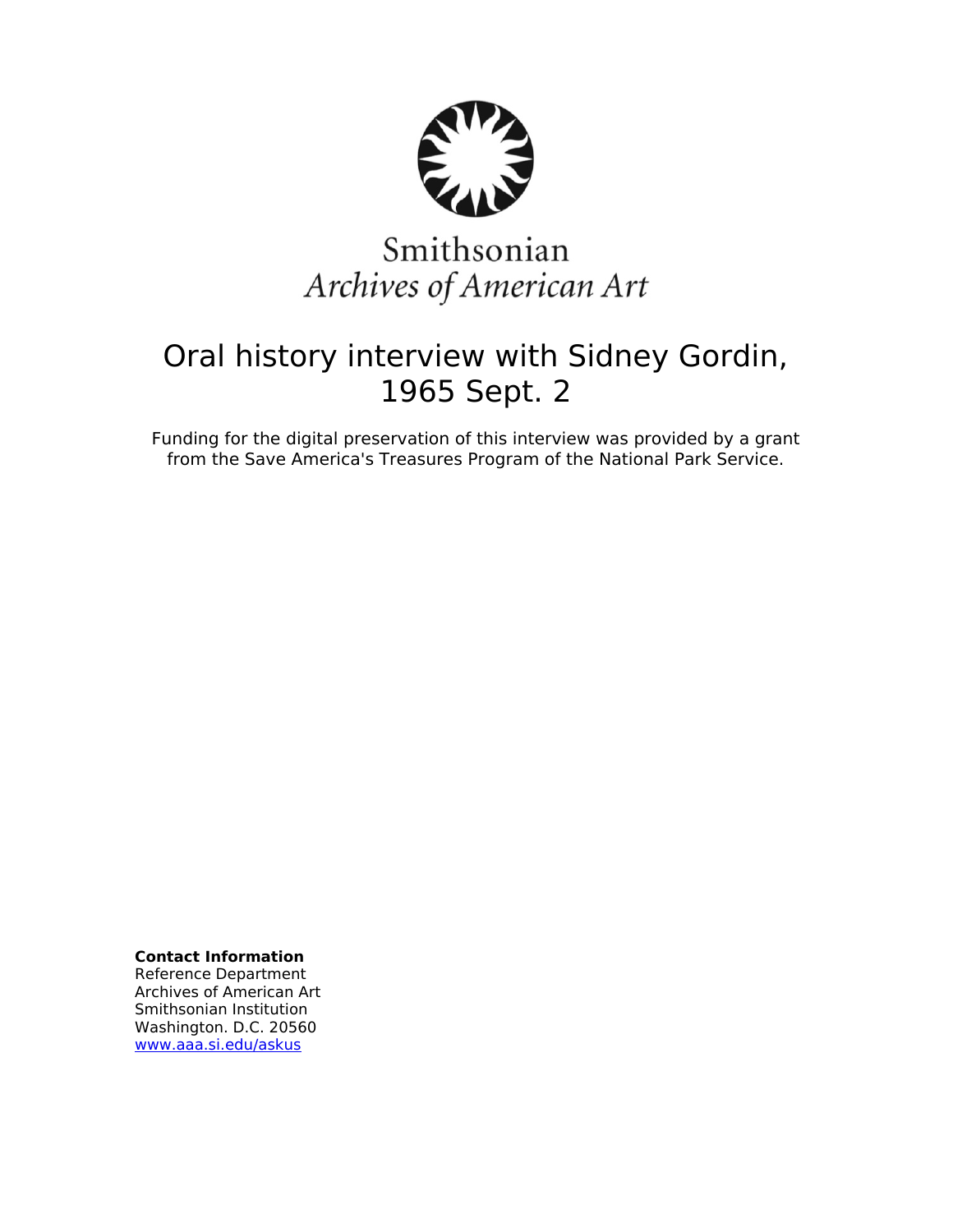### **Transcript**

#### **Preface**

The following oral history transcript is the result of a tape-recorded interview with Sidney Gordinon on September 2, 1965. The interview was conducted in Proveincetown, MA by Dorothy Seckler for the Archives of American Art, Smithsonian Institution.

The reader should bear in mind that he or she is reading a transcript of spoken, rather than written, prose. This is a rough transcription that may include typographical errors.

#### **Interview**

DOROTHY SECKLER: This is Dorothy Seckler interviewing Sidney Gordin in Provincetown [MA] on September 2, 1965.

Sidney, I think I will start at the beginning and go through the end, as they all said, and find out a little bit about where you were born, family and so on – origins, in other words.

SIDNEY GORDIN: Well, I was born in Russia. I'm the oldest son, first child. And my family, my father and mother, went from Russia, sort of because of poverty, migrated very slowly to this country. That was their intention. So we lived in various places. We lived in Shanghai, for instance, for a few years.

MS. SECKLER: What years would these have been?

MR. GORDIN: Well, I was born in 1918. And we lived in Shanghai – lived in Harbin, which is an Asiatic city; I believe it's Russian now. Then we moved to Shanghai and lived there for a few years. We came to the United States in 1922. So I was about four years old when we came to the United States.

MS. SECKLER: Do you have any recollections of those early years in these exotic places?

MR. GORDIN: Yes.

MS. SECKLER: What kinds of things?

MR. GORDIN: I remember Shanghai. I remember – I even remember my first art experience. I remember it was a party. And my mother – I had a sister who was also born in Shanghai. And my mother had taken my sister and myself to this party. There were a lot of other kids. And the kids were given the calcamamies [phonetic] – not the calcamamies. There was a little – I don't see them anymore. But there was a little thing that kids could do. They would get a notebook, and the paper was all blank. And they could just scribble with a pencil over it, just scribble with a pencil over it, and out would come a picture.

MS. SECKLER: Yes.

MR. GORDIN: And I scribbled, and out came a figure or something, and I was amazed and showed it to my mother and father. And they, of course, were delighted with my achievement [laughs].

But I felt – I must have felt that little bit of encouragement. It might have played its part in directing me towards art in later years.

MS. SECKLER: Maybe.

MR. GORDIN: Anyway, we came to – I remember other things about China. I remember, oh, my father shipped out and left my mother and myself and my sister. And I remember the loneliness of the three of us, my mother waiting for my father. I remember that.

MS. SECKLER: In the city itself?

MR. GORDIN: In Shanghai. It was in the international settlement. I remember that.

MS. SECKLER: Um-hm [affirmative].

MR. GORDIN: I remember the boat trip very well. I remember we landed in Seattle, Washington.

MS. SECKLER: Were you very frightened on the boat trip?

MR. GORDIN: No, I enjoyed it enormously, except for the docking at Seattle, because the boat apparently – the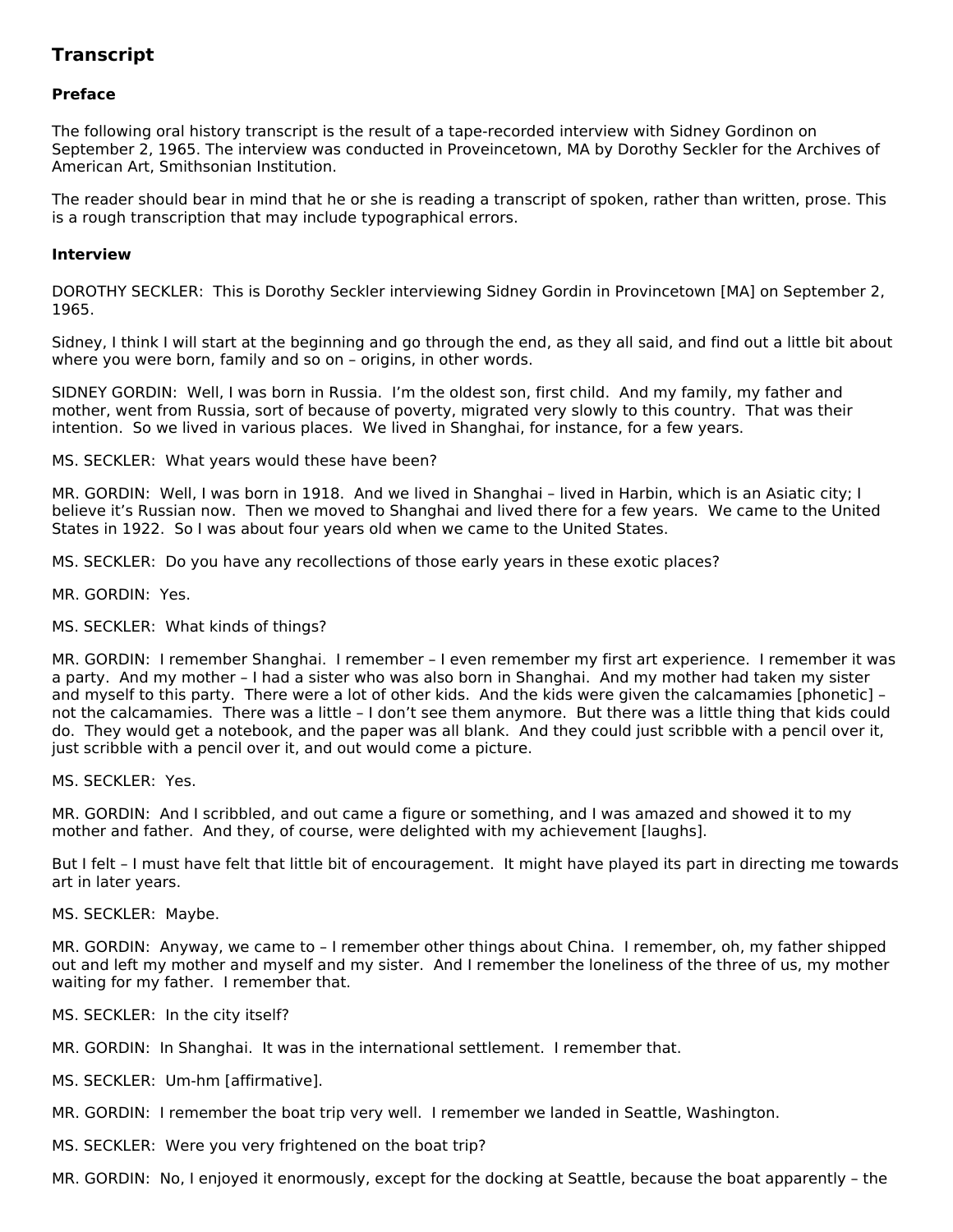boat tilted slightly, and there was hysteria that accompanies the whole docking operation. And that frightened me. I remember being terribly frightened and my mother having to, you know – having to soothe me. And then when it was bad weather. That helped, too.

MS. SECKLER: Um-hm [affirmative].

MR. GORDIN: It was foggy. But then in Seattle, we took a train to New York. I remember the train trip. I remember the impression I had of the United States. The thing that surprised me most was the whiteness of the people, such white people. I had never seen white people living in Shanghai.

MS. SECKLER: Wow.

MR. GORDIN: The whiteness was something. It was really quite an exciting trip. It was a very romantic trip because the sounds – like I remember at one point at night, we must have stopped at some huge railroad yard. There were many trains, you know, and being changed. Trains were – steam was coming out.

MS. SECKLER: Um-hm [affirmative].

MR. GORDIN: And trains were hitting each other. They were joining them and taking them apart. It was fabulous. It was like a fantasy. You know, I was absolutely stunned by this whole experience. I must have been about four years old.

MS. SECKLER: You think you couldn't have been a little older than that?

MR. GORDIN: No, I couldn't have been because we got to this country in 1922, and I was born in '18, see?

MS. SECKLER: Yes. Well, memory does probably begin at three, so I suppose that you could have – obviously, you did.

MR. GORDIN: I remember other things, too, about China. I remember when my sister was born. She was three years younger than me. I remember being taken to the hospital and the doctor showing – my father and I went to the hospital. And the doctor showed us a case full of Kewpie dolls. I don't know what that was doing in the hospital. But do you know what Kewpie dolls are?

MS. SECKLER: Yes, sure.

MR. GORDIN: Do you know what Kewpie dolls are? Little dolls with curls and little – they were very popular dolls back in – oh, years and years ago. And saying to me, "That's where babies come from."

[They laugh.]

MR. GORDIN: Of all the silly things.

MS. SECKLER: You came across the United States, and then where did you settle?

MR. GORDIN: Well, my father and mother were both extremely poor. They had absolutely nothing, you know. And they had to start– literally start from scratch. So we looked up some relatives in New Jersey, Passaic, New Jersey, which was just a little– you know, just across the Hudson from New York.

MS. SECKLER: Um-hm [affirmative].

MR. GORDIN: And I stayed with them for awhile. And my sister went to a nursery. My father worked, and my mother worked, gradually, until they could afford to have an apartment, you know, have a place of their own. And little by little, they acquired things. And my father found himself a trade, became a housepainter. And my mother did sewing. And we moved to Brooklyn.

MS. SECKLER: Did you learn to speak some English by this time?

MR. GORDIN: I spoke English in China.

MS. SECKLER: Oh, you did?

MR. GORDIN: Yes. When I was with my relatives, when I was living with my relatives– I don't remember any Chinese words now. But when I was a kid, I did. I used to speak Chinese a little bit. And they used to use me to entertain their friends, you know, speaking Chinese.

MS. SECKLER: But why should you have spoken English? Because you were born in Russia -- no English.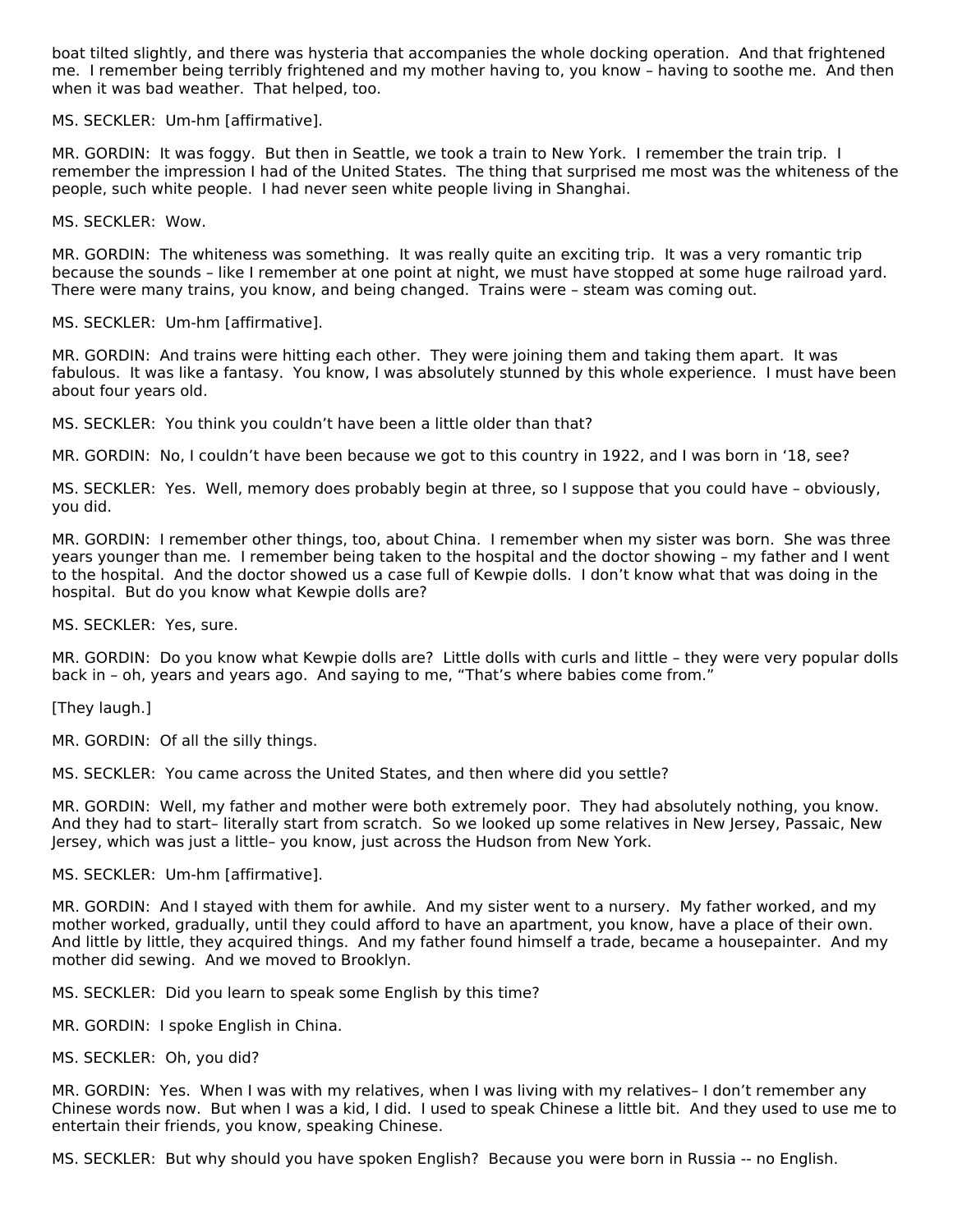MR. GORDIN: I don't know. I guess because when my mother and father got married, from the very beginning their intention was to come to this country. And in Shanghai, I think English is – at that time was at least the white man's language, not the Chinese language.

MS. SECKLER: I suppose that may be it. Very interesting. So you were in Brooklyn then. And by this time you were five or more, I suppose.

MR. GORDIN: What?

MS. SECKLER: I said in Brooklyn [New York] as a little boy.

MR. GORDIN: Yes.

MS. SECKLER: I guess before you even went to school, you were on your own to some extent there. Or did you start right into school there in Brooklyn? Did you go to school there?

MR. GORDIN: Oh, yes. That's where I started. Well, actually, no. I went to school in Jersey. I went to kindergarten in Jersey. And then in Brooklyn I went to public school.

MS. SECKLER: Um-hm [affirmative].

MR. GORDIN: And to high school, you know, the whole business.

MS. SECKLER: Were you all right? You know, were you the fellow in the class that did the class posters and that sort of thing? Was there any indication of –

MR. GORDIN: Yes. That was it. Oh, there's a funny story about that [laughs]. When I was – in one of my classes in public school – I don't know exactly how old I was, maybe about nine or something, eight – a teacher asked me to do a decoration on the blackboard. And I remember the decoration. It was a turkey for Thanksgiving.

MS. SECKLER: Um-hm [affirmative].

MR. GORDIN: At that time, for some reason, I was the class artist, you know. Apparently, she saw something in me. So I was the class artist. So I did this Thanksgiving decoration. And then I did flying ducks, which was for fall. Or maybe it was the other way around. Maybe I did the flying ducks first, in formation. And you know, then I became – every time something was called for in the way of art, I was the one who was asked to do it until – it turned out there was a boy in another class who was better than me.

[They laugh.]

MR. GORDIN: And that discouraged me. I gave up art when I discovered there was someone better than me.

[They laugh.]

MR. GORDIN: I couldn't take it. No kidding. I gave up art until I got to high school and I was free of him. He went somewheres else, and I went to high school. And I went to – I had decided by the time I got to high school – I had decided maybe I'd like to become an architect. So I went to a technical high school. I went to Brooklyn Technical High School [Brooklyn, NY], a marvelous high school because you're required to take all kinds of shop classes.

Now, the funny thing is that I took shop courses in those years, things that I used years later in my sculpture. You know, no inkling.

MS. SECKLER: I can imagine, yes. It must be marvelous.

MR. GORDIN: I took forge – you know, worked with forge, worked with machine shop, joining, pattern making, all these things, you know.

#### MS. SECKLER: What did you learn?

MR. GORDIN: Of course, at the time it was forced on me. But the thing that I did most there was make notebooks. I used to be terrific in notebooks. I made the most marvelous notebooks, with drawings. You know, that's how I got back into art. So by the time I got to be a junior in high school, they were just – this is Brooklyn Technical High School, where they had an old factory building in the 1930s, they were just building an expensive new building, mostly with WPA funds. This was a fantastic new building. No high school had that much money go into it.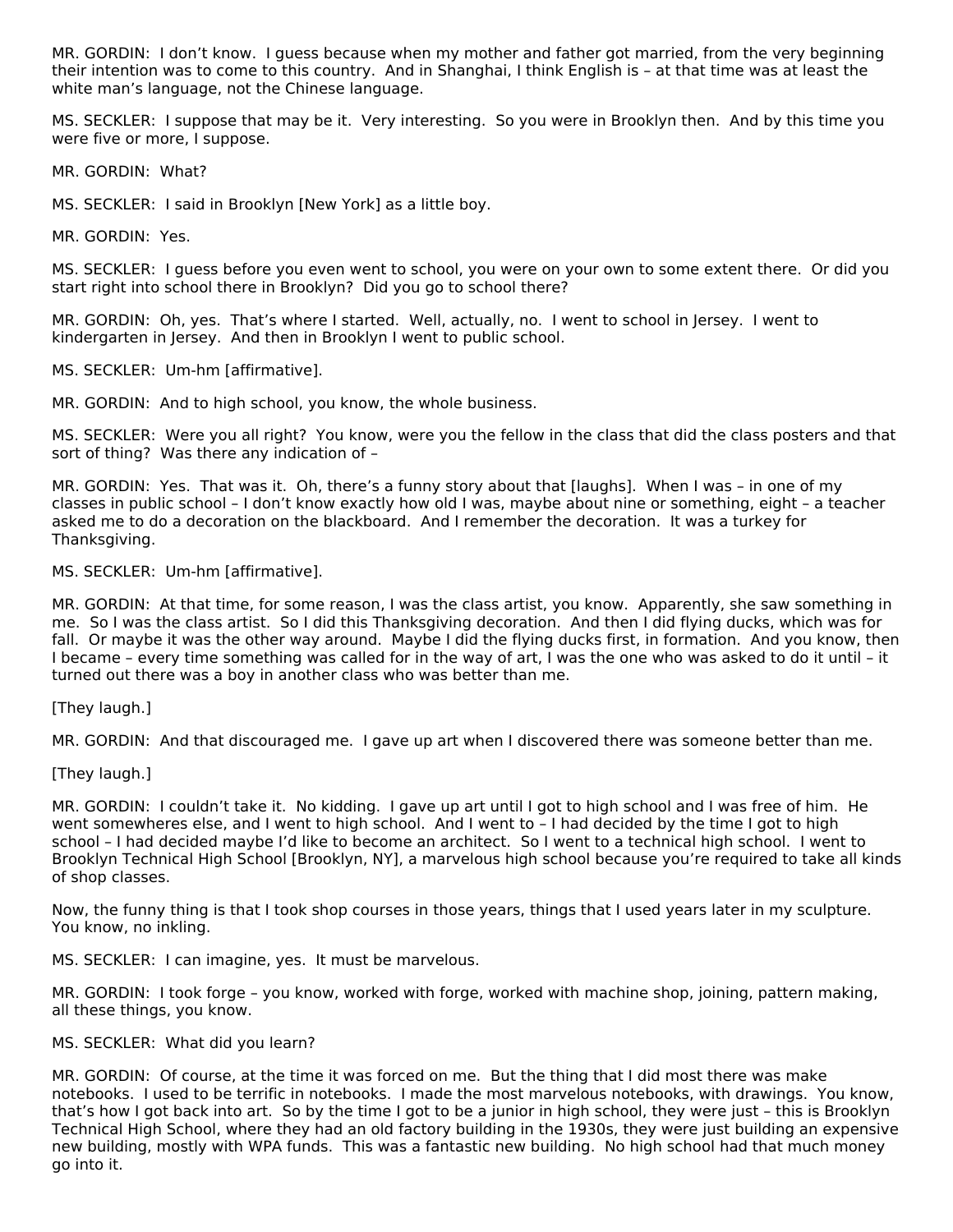And the art department got the tower section. And there were studios in that high school that I have never seen since. You know, I have been through art school, through college, through my other artists' studios, my own studio.

#### [Off the record]

MS. SECKLER: I was just asking if you had been on WPA [Works Progress Administration] and then realized, of course, that you were much too young to have been on it.

MR. GORDIN: Not much too young. I just missed it. Actually, I had some – when I went to Cooper Union art school [The Cooper Union for the Advancement of Science and Art, New York, NY], I went to day school, but I got to know a lot of the people that went to night school. And some of the night school students were earning a living as WPA artists. They were, you know, WPA artists and studying art besides.

When I went to high school, one of my best, most pleasant experiences was one summer studying at a WPA art school that existed at the Brooklyn Museum [Brooklyn, NY]. This was around 1935–36. It was the first time I worked from a nude model, you know. It was the first time I had teachers who had a warm feeling about them. Funny, in high school the teachers were –

#### MS. SECKLER: Pedantic?

MR. GORDIN: Well, they – I had a feeling that the subject they were teaching was a job. They were not really involved in it.

#### MS. SECKLER: Um-hm [affirmative].

MR. GORDIN: And when I went to this WPA art school, I had the feeling that the teaching was a job, that they were really artists. I studied with Ralph Rosenborg, whom I got to know later on. I think he is a very fine painter. And at that time he really kind of confused me and puzzled me and fascinated me. I was, you know, just a kid, and his way of talking about art was a whole new thing to me. After all, I came from a very – art was just something so alien in my background. There was no – I mean, you know, everyone – when you're poor, the problem is to figure out some way of making money, you know, some trade or some profession, you know, making money. And the idea of art, of course, is something completely different. But I didn't know that, you know, until I met – actually, my first idea of things like that was at this art school.

MS. SECKLER: The Brooklyn Museum –

MR. GORDIN: WPA art school.

MS. SECKLER: Under WPA?

MR. GORDIN: Yes.

MS. SECKLER: Um-hm [affirmative].

MR. GORDIN: See, there was a man named Tom Eldred who taught life there. He was a wonderful man, painter. And Warner Dreres [phonetic] taught painting there. I don't know if you know him.

MS. SECKLER: I don't remember his name.

MR. GORDIN: Yes, he's a German painter. He's an American painter, but from Germany.

MS. SECKLER: That's interesting because we are doing for the Archives a special research project on WPA. And this is the first time we've heard from someone who was in one of the classes rather than on the projects or teaching. And that you benefited from it, you know, that you didn't get a real start there is kind of an interesting thing from that point of view.

MR. GORDIN: I think a lot of people benefited from it, you know, intangible ways which you can't measure.

MS. SECKLER: Um-hm [affirmative] [affirmative].

MR. GORDIN: It's just one of those – you know, I think it's just one of those things that – I really believe the best things in life are immeasurable. You can't point to them. You know, you can't say, "This is good because soand-so," or even say what influences you in terms of being very specific about it.

MS. SECKLER: You were there then for how long at the Brooklyn school with Rosenborg?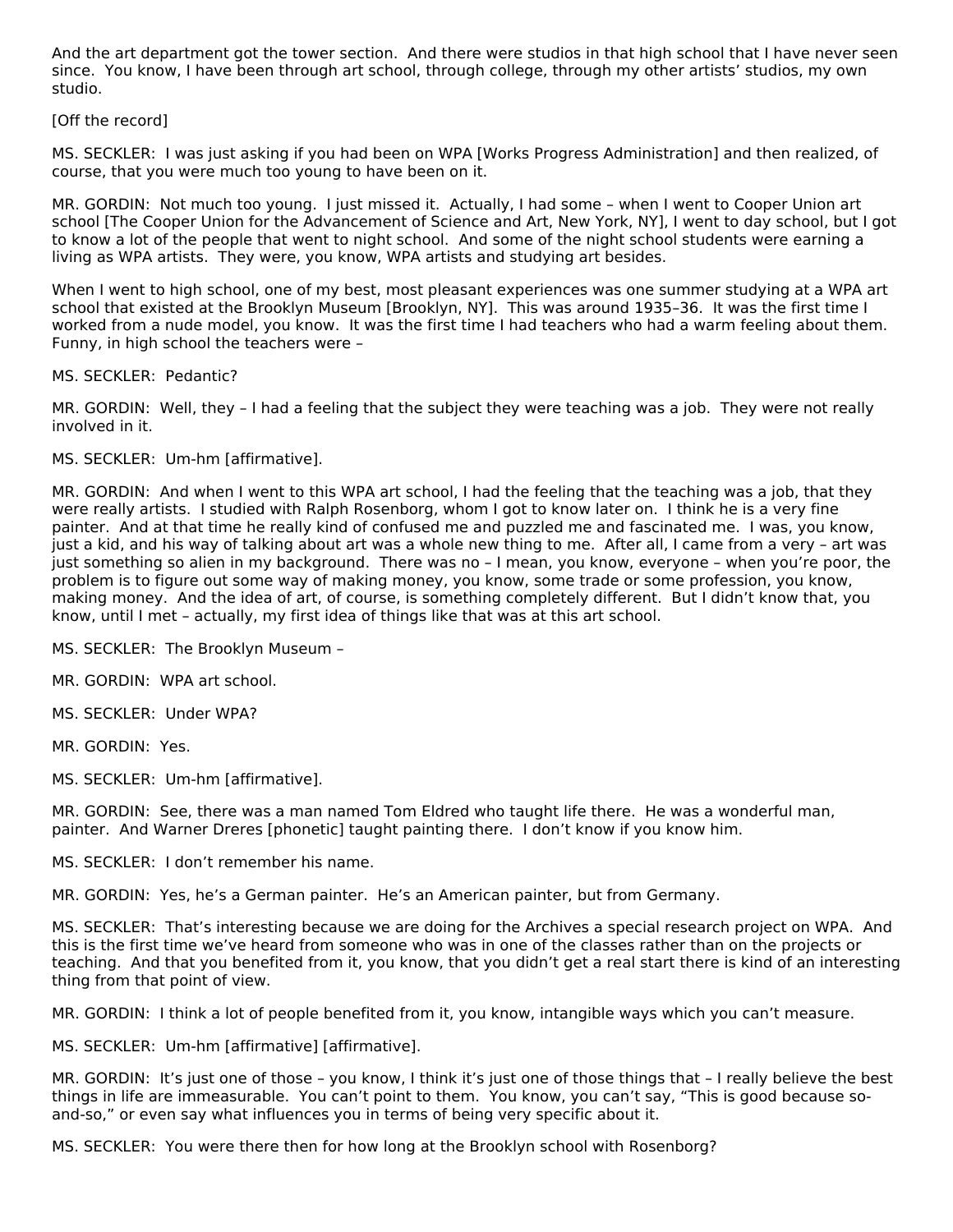MR. GORDIN: Oh, just –

MS. SECKLER: Not that it matters how long.

MR. GORDIN: Two summers, two summers, in between high school sessions. I didn't live too far from the Brooklyn Museum, and I used to take a long walk over there. I loved the museum. It was a marvelous place. I used to spend time there doing drawings of African sculpture. You know, crowded – in those days they didn't display their collection very carefully. Things were just crowded in cases, you know.

MS. SECKLER: Um-hm [affirmative].

MR. GORDIN: And you'd have to kind of look through the cases and pick out something you liked, you know.

MS. SECKLER: That was rather precocious to appreciate African Negro sculpture, I think, at that time. Was it? A young boy who had never seen very much?

MR. GORDIN: Not really. It was – well, I was in high school at that time. No, I think it was – people like Rosenborg that made you aware of it. He made me aware of the collection there. And it was through him that I began to, you know, see something in it.

It's true because I didn't really become aware of the Cubists until I was in art school.

MS. SECKLER: Where did you go to art school then?

- MR. GORDIN: Cooper Union.
- MS. SECKLER: Was that right after you finished high school?
- MR. GORDIN: Yes, yes.
- MS. SECKLER: You got in on a kind of scholarship thing?
- MR. GORDIN: Cooper Union is a non-tuition school.
- MS. SECKLER: [Inaudible]

MR. GORDIN: Well, you take a test. They select the highest 100, you know.

MS. SECKLER: Did you think when you went there that you were then training to be a professional – I mean, artist full time, and that was your complete career?

MR. GORDIN: Yes. By that time I quit high school – I didn't quit high school. I actually graduated. By the time I graduated high school, I had decided that I wanted to be an artist. I had also decided that I wanted to be poor.

MS. SECKLER: Your family [inaudible]?

MR. GORDIN: No. My family didn't oppose it and didn't encourage it. At that point, I was independent of them as far as my ideas went. That's another characteristic, I think, of immigrants, peasant immigrant families. I think the children live in an entirely different world, and there's a big gap, you know, especially intellectual gap, you know, cultural gap.

MS. SECKLER: Um-hm [affirmative] [affirmative].

MR. GORDIN: And they never – I never felt any interference from them either way, you know. They didn't encourage me. They didn't – they always liked the idea if I won a prize, you know, or something.

MS. SECKLER: But commercial art didn't occur to you at that point? I mean, as a way of sort of getting some security or something?

MR. GORDIN: Oh, yes. I worked as a commercial artist. In fact, I worked as a commercial artist after I got out of art school. I used to do cartoons for a living for many years.

MS. SECKLER: Well, where were they published?

MR. GORDIN: In all the magazines.

MS. SECKLER: Really?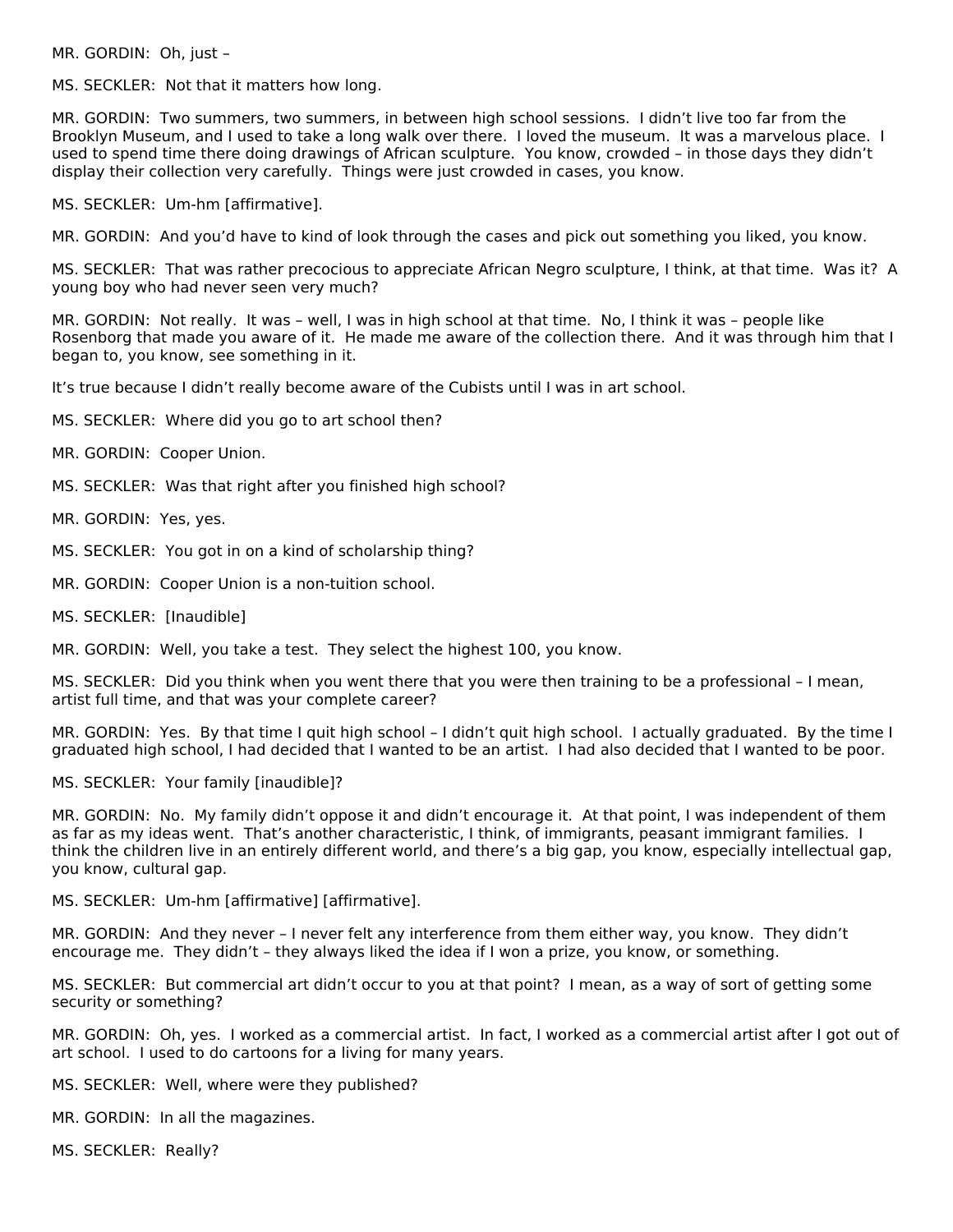MR. GORDIN: Yes. I used to do free-lance cartoons.

MS. SECKLER: Well, what kind of magazines?

MR. GORDIN: Saturday Evening Post, Collier's magazine, Argosy magazine. I had a few gags bought by The New Yorker, but I was never good enough for The New Yorker.

MS. SECKLER: Um-hm [affirmative].

MR. GORDIN: There were many, many magazines that buy cartoons. Boy's Life, for instance.

MS. SECKLER: Really?

MR. GORDIN: Yes.

MS. SECKLER: While you were at Coopers, did your work begin to take some direction? Were you painting or sculpting?

MR. GORDIN: Painting.

MS. SECKLER: What kind of painting?

MR. GORDIN: I wasn't interested in sculpture at all. Gee, I did – my four years at Cooper Union were very marvelous, exciting, prolific, hardworking years. I did a lot of work there. I really – it was like – well, it was like an eye-opening, you know, going there. It was the first – I discovered abstract art, you know? Right at the very beginning I discovered abstract art. Someone said something about form, and it was like the answer.

MS. SECKLER: You must have been very ready for it. Well, of course, you had –

MR. GORDIN: I must have been. I mean, it hit me. You know, it just kind of – I took to it without even giving it a second – I took to it so strongly that I did nothing but draw and paint.

MS. SECKLER: Was there any particular teachers at Cooper who were important?

MR. GORDIN: Um-hm [affirmative]. Actually, the most important teacher that I had was a woman named Carol Harrison. Did you know her at all?

MS. SECKLER: No, I didn't.

MR. GORDIN: Did you know Wallace Harrison, her husband?

MS. SECKLER: Wallace Harrison?

MR. GORDIN: An English painter. He was a very marvelous teacher. I never quite reached him. That is, I never – by the time I became eligible to study with him, he was fired. He was just too good, you know.

MS. SECKLER: Really?

MR. GORDIN: Yes.

MS. SECKLER: I'm sure I remember that name, and I'll probably remember the work. It seems to me he did patterned things – didn't he? – of some kind, highly patterned geometric work?

MR. GORDIN: No. I would call him a Cubist painter. He was very strongly influenced by the Cubists. He was very – he loved painters like Picasso and Brock and Matisse, you know, Gauguin, and the French school, the whole French school. He had a way – he was a really very exciting man. His wife, of course, was very much involved with his world. She was – she just kind of introduced, you know, some ideas to me about art that hit me very strongly and got me started.

MS. SECKLER: Well, did you begin then when you were drawing from a model or so to treat the figure in Cubist planes and so on? Or was that jumping into more [inaudible]?

MR. GORDIN: Well, I tell you. What she did was present us with the idea of interpreting subject matter, in very simple terms. I mean, for instance, I remember distinctly the first illustration that she showed that class. She showed a Greek head. She says, "Look what this Greek sculptor did with the hair." And it was one of these heads that had a series of geometric curls all around the skull, you know? Then she showed another head, and again, it had a different kind of – taking the idea of hair, and giving it a kind of form, formal treatment, but exquisite.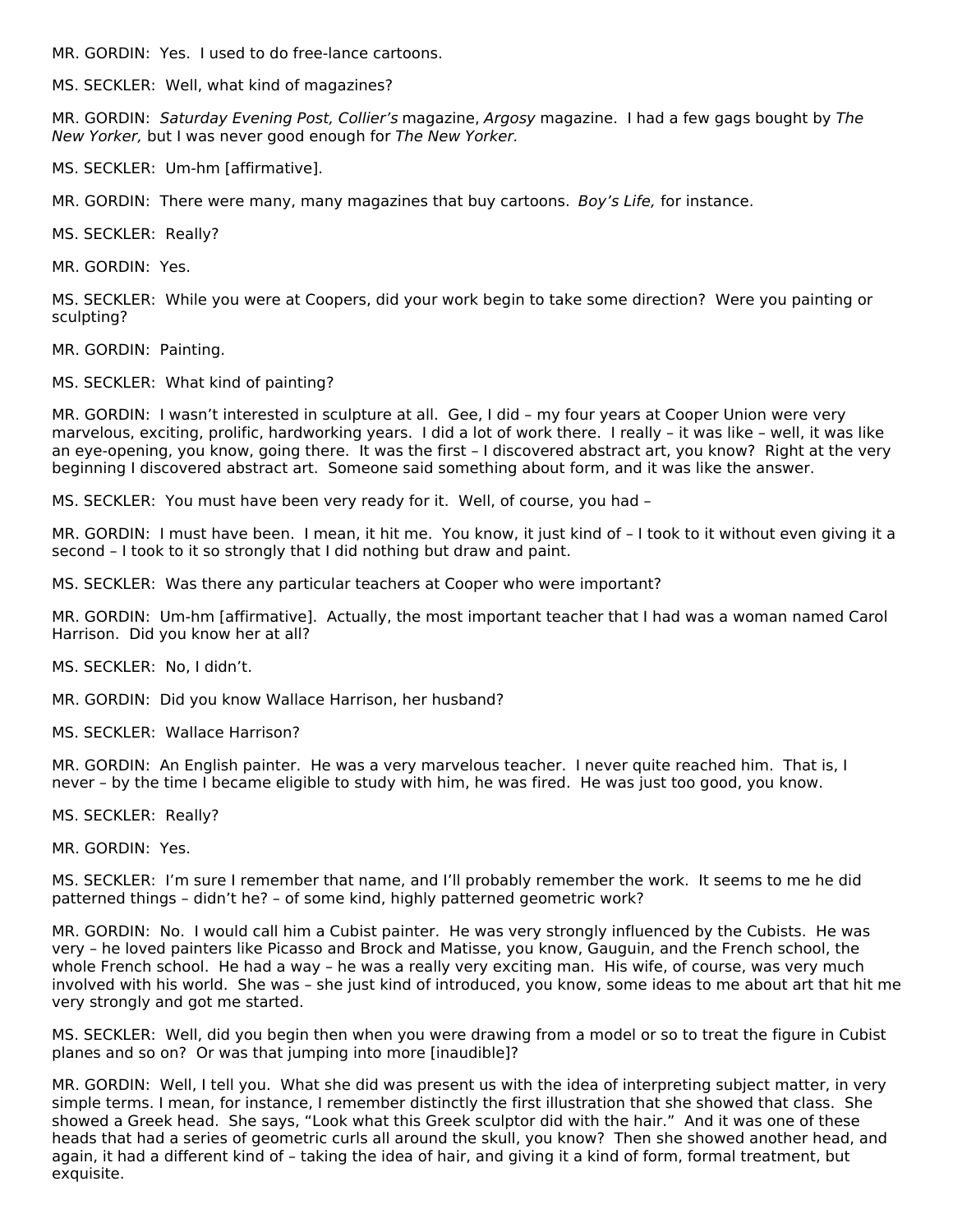And then she'd say, "I'd like you to try something with fruit. Take pears or apples, whatever fruit you like. See what you can do with it in terms of form." And that's all it was. You know? It really kind of turned me on. It was a real foundation, in a sense, because that led to other things. Then she tried animals and different subjects, interpreting them formally. Not formally in the sense of – "formally" is such a misleading word. I mean in terms of form.

MS. SECKLER: Um-hm [affirmative]. Yes, yes.

MR. GORDIN: I really got terribly excited by that. It was great. And she was stunned by my work, which was so flattering and so encouraging [laughs].

I mean, I'd come in. I'd come in, and that was very beautiful for a person to react to your work, to something that you've done or you've said, just with pure feeling. I'd bring in something, and her eyes would open wide. She'd – you know? She did it all term long. I'd just keep bringing in these drawings.

And then, of course, I had a lot of trouble with my painting and different instructors. I remember I studied with a man named Byron Thomas. I don't know if you know him. And who else? Morris Kantor. Do you remember Morris Kantor? He was there.

MS. SECKLER: Yes. [Inaudible]

MR. GORDIN: What?

MS. SECKLER: I know who he is.

MR. GORDIN: Well, he and I had lots of trouble. We used to fight all the time.

MS. SECKLER: What was the big difference in your case? He was too expressionist for you at that time?

MR. GORDIN: No.

MS. SECKLER: He would rate you?

MR. GORDIN: By the time I began studying with him, I was involved with rather complicated ideas about art through – you know what happens at an art school. There's an enormous amount of talk. You get to meet other very intelligent and rather, you know, very involved students, very concerned about ideas about art. And you keep arguing. It's a terrific thing. It's unfortunate that it doesn't keep up.

So by the time I got to Kantor's class, I was full of ideas about art. And he didn't like that. He didn't like ideas. He really didn't. He was not an intellectual man about it. He had a feeling. He had a good eye and a feeling about painting. And his way of teaching was to – oh, that used to make me so furious. He'd say, "That yellow is wrong." Or, "Move this form over that way"[laughs].

And I would insist upon a discussion of why, you know, and what – I'd say this was completely insignificant. So we fought all the time. Well, I don't know why I should talk so much about him. Actually, he – I don't know whether – by that time I got more from my classmates, some of my classmates, than I did from any of the teachers.

MS. SECKLER: Um-hm [affirmative]. Were your classmates at that point, most of them, going along with the sort of idea of the formal analysis and, you know, somewhat Cubist ideas? Or were many of them resentful and, you know –

MR. GORDIN: Well, this was in 1938, '39 – 1937, '38, and '39. Now, at that time, if you remember, the prevailing style was social realism, social commentary.

MS. SECKLER: [Inaudible]

MR. GORDIN: Right. Therefore, the Cubist idea was a very wild avant garde idea.

MS. SECKLER: Anti-humanistic and all that?

MR. GORDIN: Well, that came later.

MS. SECKLER: Um-hm [affirmative].

MR. GORDIN: No, that was applied. The anti-humanism was applied to the abstract expressionists when – you see, when the abstract expressionists started getting, you know, successful and they began working – when an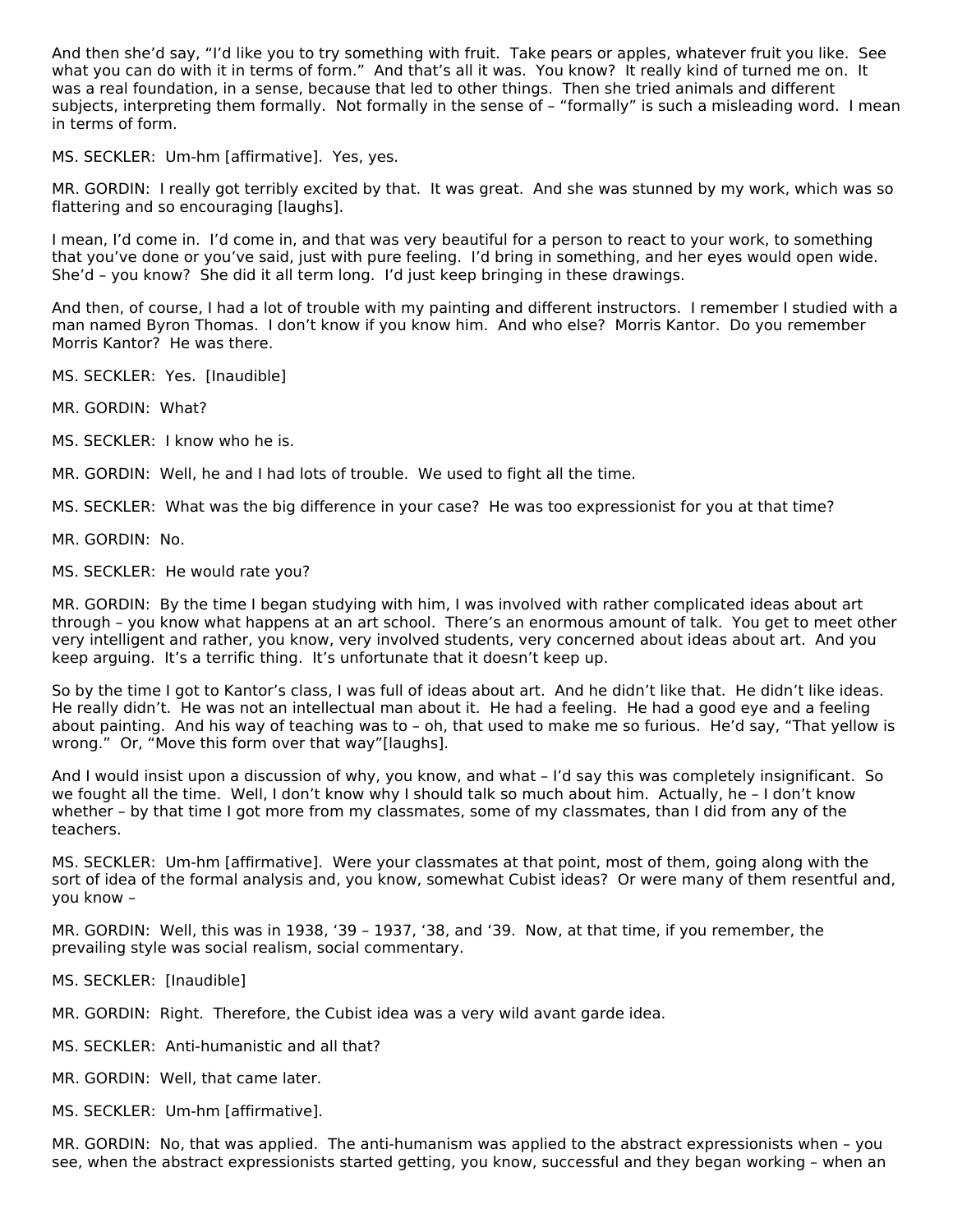artist began working in that style, then it became the establishment. Social realism was the establishment, and actually French painting, French Cubist painting was the underground movement, in a sense, in this country, you see. And it was against the social realism.

Are you about through?

MS. SECKLER: [Inaudible] So in 1939, would most of the students then have been interested in becoming social realists? And then the bright ones or the more controversial inclined ones were headed toward a more, you know, French art and the idea [inaudible] thing?

MR. GORDIN: Yes. There weren't – actually, it depended on the teacher, you know.

[END OF TRACK 1.]

MS. SECKLER: So, to return to the discussion that we were touching on about the background of ideas that were – the ideas that were prevalent in the period of the very end of the 1930s, when you were in art school in Cooper Union.

MR. GORDIN: Yes. Well, I think to answer your question about whether the students – how the students felt about abstract Cubistic formal art, you have appreciate the fact that the setting, that is, the climate, at least in New York at that time – this was in the late 1930s – was one in which social realism was the dominant school of painting. And I think – I remember, you know, one of the things that I loved to do as a student was go to the galleries. I'd go at least once a week to the galleries. And I remember at that time there were only a handful of galleries that showed people like Clay, Paul Clay, even Picasso, Matisse.

There were no American abstractionists showing. The Americans that were getting all the attention and were selling and getting all the exhibitions were the social realists, either the social realists or the painters of landscapes and still lives.

MS. SECKLER: Um-hm [affirmative]. American scenes.

MR. GORDIN: Yes. So that I – you know, we had the feeling, I had the feeling and a lot of my classmates had the feeling that we were rebels of some kind, even though we were strongly influenced by the – we had discovered the Parisians. The Parisians were simply not – I mean, I remember reading the Sunday Times [The New York Times]. The big Art Page was an event in the Sunday Times. And I remember the editor, Eldon [sic] Alden Jewell.

MS. SECKLER: Yes, Edward.

MR. GORDIN: Edward Alden Jewell.

MS. SECKLER: Yes.

MR. GORDIN: Well, he used to write. He'd write about Picasso, who at that time was – my God, you know, I just loved Picasso and the other students loved Picasso. A lot of these rebels loved Picasso. You had to be a rebel to love Picasso in those days. And I'd read his reviews of some painting by Picasso or show by Picasso, and it would always be the same idea, that Picasso had nothing more but amazing dexterity.

MS. SECKLER: Right.

MR. GORDIN: Amazing ability to manipulate paint, but he had nothing to say.

MS. SECKLER: Um-hm [affirmative]. No heart.

MR. GORDIN: Yes. And this was in 1939, you know. The Modern Museum [Museum of Modern Art, New York, NY] had a fantastic retrospective of Picasso's. Of course, at that time Picasso was absolutely in his prime and had done incredible painting. This was the response on the part of the majority of artists, and even – not just critics, but even artists had this to say about Picasso. They didn't take him seriously. Of course, now, you know, Picasso is something else again.

But the great idea was what you could do, the poetry of form and color, what you could do with form and color, what artists did do, what Matisse did, and what Picasso did. You know, we'd read statements they made, what happens to a space when you introduce a color, or introduce another color, start shifting it around. This was a great – and this is what led to abstract expressionism, you know. I think a lot of the artists – one feeling you had at that time, if you were a rebel, was that no gallery would ever show you. No one would ever buy your work. And so you accepted it, and you were content to just work and not even look for showing or selling. It was a whole different thing from what it is today.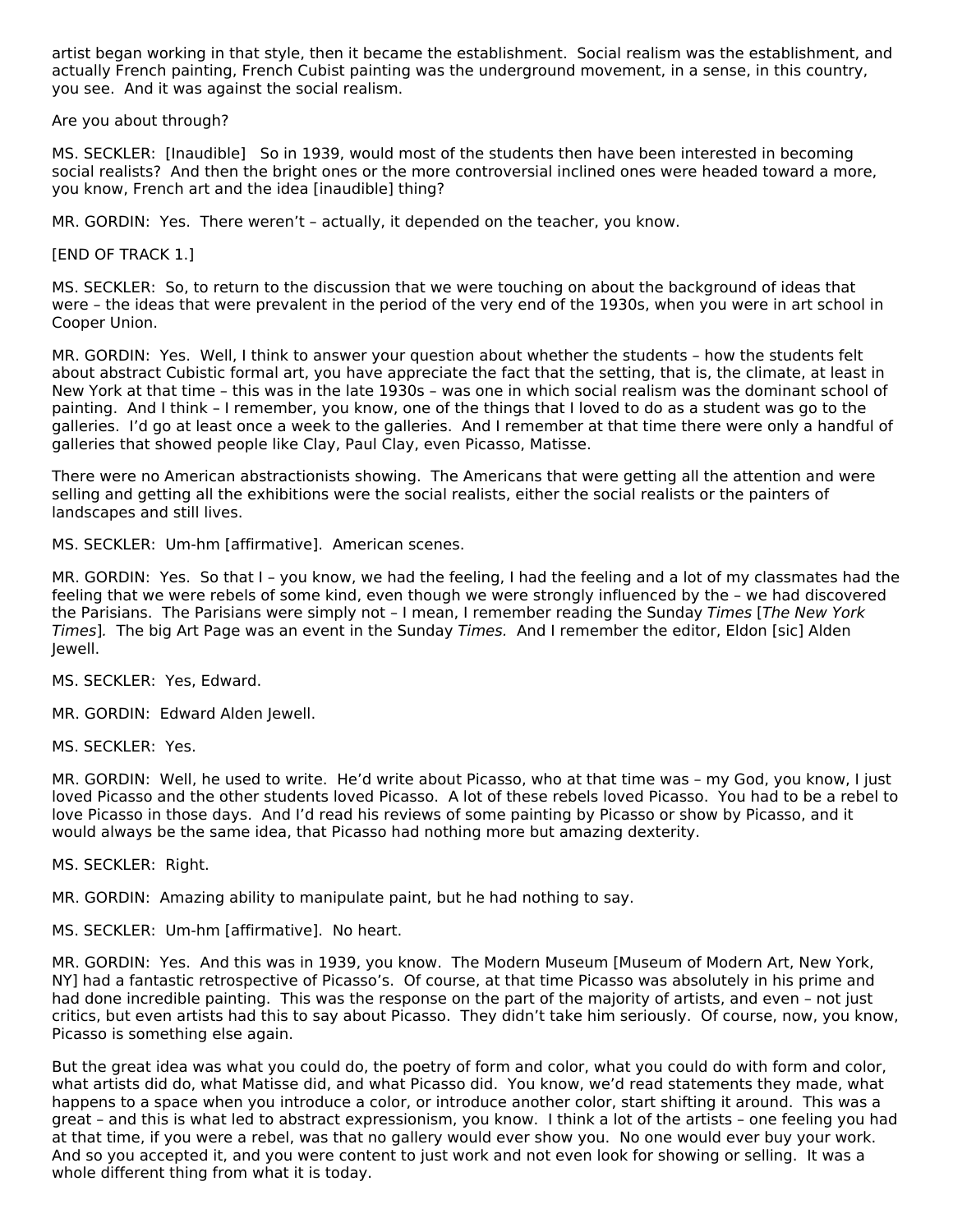MS. SECKLER: But at some point, of course, they also decided that they wanted to be – to get Picasso and Matisse and the Europeans off their necks, you know.

MR. GORDIN: Yes.

MS. SECKLER: That must have come – or came a little later, or it was a different contingent from the one that you were – anyway, you weren't, of course, yet involved with the group with the club or anything of that kind?

MR. GORDIN: Well, that came –

MS. SECKLER: That was later?

MR. GORDIN: That came in the late 1940s.

MS. SECKLER: That's right. This is still early.

MR. GORDIN: I mean, look –

MS. SECKLER: These were the war years you must be getting into now.

MR. GORDIN: In my opinion, for instance, one of the great influences in American art, of course, was Hans Hofmann, a teacher. I never studied with him. This man Wallace Harrison was similar to him.

MS. SECKLER: Um-hm [affirmative].

MR. GORDIN: Anyways, I felt – and Hans Hofmann is essentially a Cubist painter, derives from Cubism.

MS. SECKLER: Yes, I was always aware of that curious discrepancy, when you hear all these statements about, you know, American –

MR. GORDIN: No, I'm not – don't misunderstand me. I think what happened, the turning one's back on Cubism was a great thing. I mean, a declaration of independence from French painting is really the greatest thing that happened to American art, you know. And people like Pollock – see, there was a ferment in those days. And it was based upon this need – you know what happens. There's a – rebellion is a very natural part of the creative spirit. It is also true that rebels are the most dynamic of people, especially in cultural fields. They eventually become the establishment through their dynamism.

MS. SECKLER: Um-hm [affirmative].

MR. GORDIN: And when they become the establishment, the other rebels have to fight them. So people like Jackson Pollock, who got a lot from the Cubists, then was the kind of the leader in breaking with them.

MS. SECKLER: You first had to absorb it before you could get rid of it, you know. Or to some extent learn it anyway.

MR. GORDIN: You know, Pollock was really in many ways chauvinistic, very chauvinistic. He had this feeling about America and kind of an intense resentment for Europe.

MS. SECKLER: Part of that may have come from Betneck [phonetic] or –

MR. GORDIN: Oh, yes, definitely. I think so, yes.

MS. SECKLER: Well, this period was still, I suppose, about the early 1940s. And that would be the early war years. Were you still basically a painter rather than a sculptor?

MR. GORDIN: Yes, I didn't get interested in sculpture until 1950.

MS. SECKLER: Oh. You had a decade to go yet then. Well, how did your work – after you left Cooper Union, then how did you get yourself launched as a painter? Were you doing some commercial work? Did you keep yourself alive?

MR. GORDIN: Yes. That's when I worked as – I worked in a war plant. I did mechanical drafting for a number of years. And then I began – after the war, I began doing cartoons, freelance cartoons, for a living. And that took care of the financial problem for awhile. Then I got sick of that. And fortunately, I began to teach.

MS. SECKLER: Did you "fortunately"?

MR. GORDIN: "Fortunately." I like teaching, yes.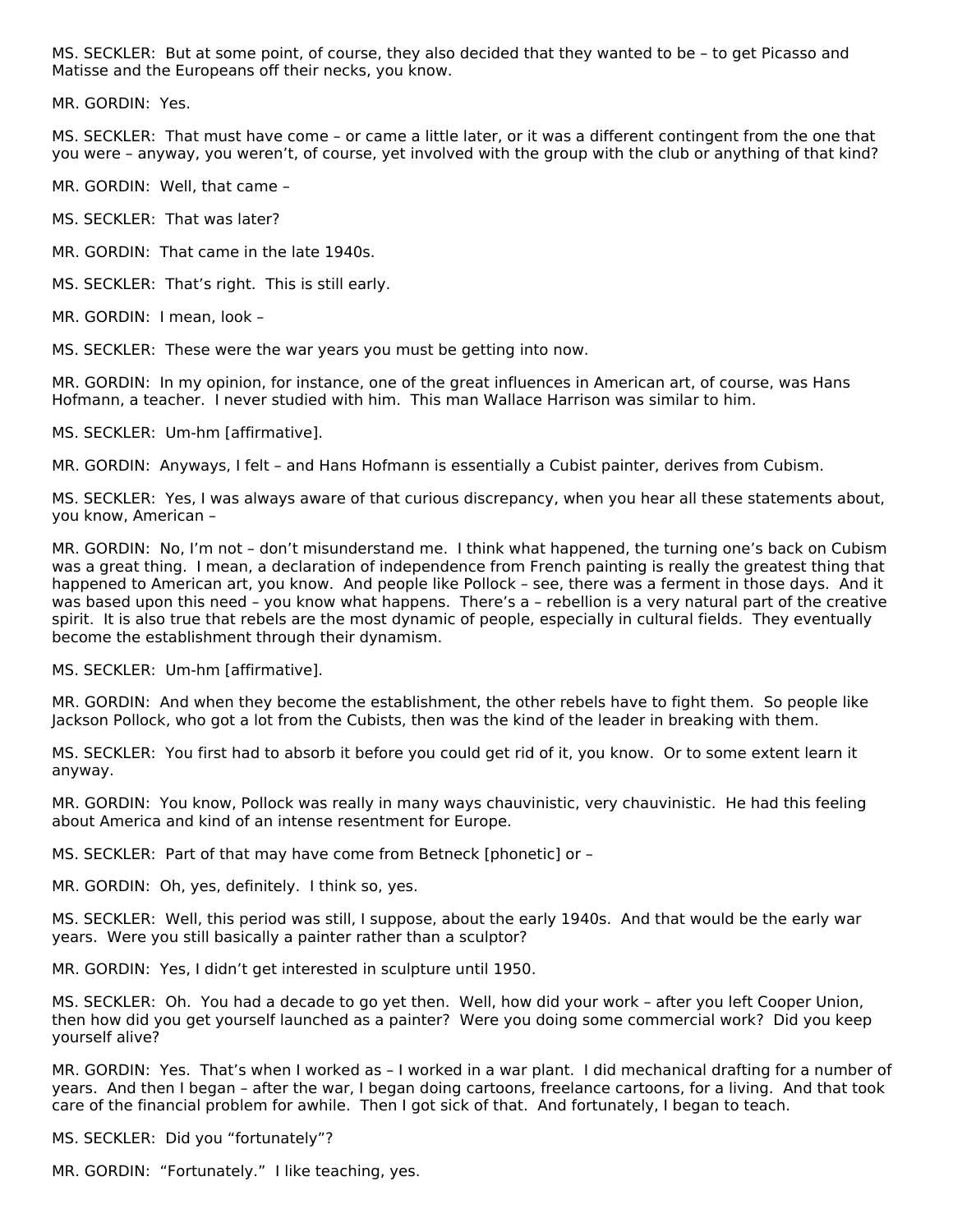MS. SECKLER: Good. Where did you begin to teach then?

MR. GORDIN: My first teaching job was in 1953 in Pratt Institute [Brooklyn, NY]. See, by then I had been doing sculpture. Then I taught in the School of Architecture there. I taught three-dimensional design to architecture students.

MS. SECKLER: Well, that's something that was ahead of you. But before we get out of the 1940s, I'm kind of interested in, what was happening in your painting during this time? How was it changing? Did it remain sort of post-Cubist like synthetic Cubism pretty much during that period? How were you handling color [inaudible]?

MR. GORDIN: Well, it's hard to describe. My paintings were – no, as a matter of fact, I did a lot of very emotional painting. Matter of fact, when I came to Provincetown [MA] in 1944, the first year, the summer of 1944, I did a lot of work. And it was very – you could almost call it kind of abstract expressionistic painting, very emotional, you know, very free. And it was like that. The only trouble is that I didn't – I went through kind of a fallow period, you know, where I didn't work too hard. Really, it was sculpture that pulled me out of it.

MS. SECKLER: Um-hm [affirmative]. Was that about the same time, 1944–1945?

MR. GORDIN: No, no. I painted until about 1949–50. And then I got very hot about sculpture. I got interested. I got into sculpture through – I never – I got into sculpture through the process of construction. I never did any carving. But the being able to take metal forms and solder them together in any way very freely – which is really, in many ways, a little like painting, the same kind of freedom as painting, where if you take a brush and start drawing forms, in a way you are doing constructions. You know, you place them very freely on a canvas. And I was doing this with wire and sheet metal.

MS. SECKLER: It all came all very naturally because of your early training.

MR. GORDIN: Yes. And I loved the process. The thing that attracted me to sculpture – one of the things that attracted me to sculpture was the fact that I enjoyed working with my hands, just taking materials and using equipment, you know. I just – what started out as a kind of experiment became very serious work. You know, I just kept doing it.

MS. SECKLER: You were working with wires and metals. And what would they have looked like, one of your early sculptures?

MR. GORDIN: They were geometric. When I started, I was working pretty freely. And it gradually became very severe, very rectangular.

MS. SECKLER: Um-hm [affirmative].

MR. GORDIN: And for about five years, I did rectangular constructions, some of which were quite – I think they were quite successful and very complicated. And then gradually, I worked away back again to freer form.

MS. SECKLER: I seem to remember some geometrically constructed things.

MR. GORDIN: There are some at the HC Gallery [phonetic] now. You don't know my work of that time, do you?

MS. SECKLER: Well, I remember seeing very recto-linear forms and very severe. I would have thought not complicated, but very severe, very classical-looking. It seems to me I have some kind of a memory of something like stainless steel, some material that was very –

MR. GORDIN: Well, I worked in brass quite a bit.

MS. SECKLER: Was that it?

MR. GORDIN: Yes. And then I worked mostly in steel, which I painted either black or sometimes several colors.

MS. SECKLER: Yes, yes. That I do remember.

MR. GORDIN: Working actually, predominantly with linear elements, you know.

MS. SECKLER: Um-hm [affirmative]. How would you start a sculpture? What kind of thing would you have in mind when you began? Did it grow out of manipulation of materials?

[Simultaneous conversation]

MR. GORDIN: Yes. It grew out of the process.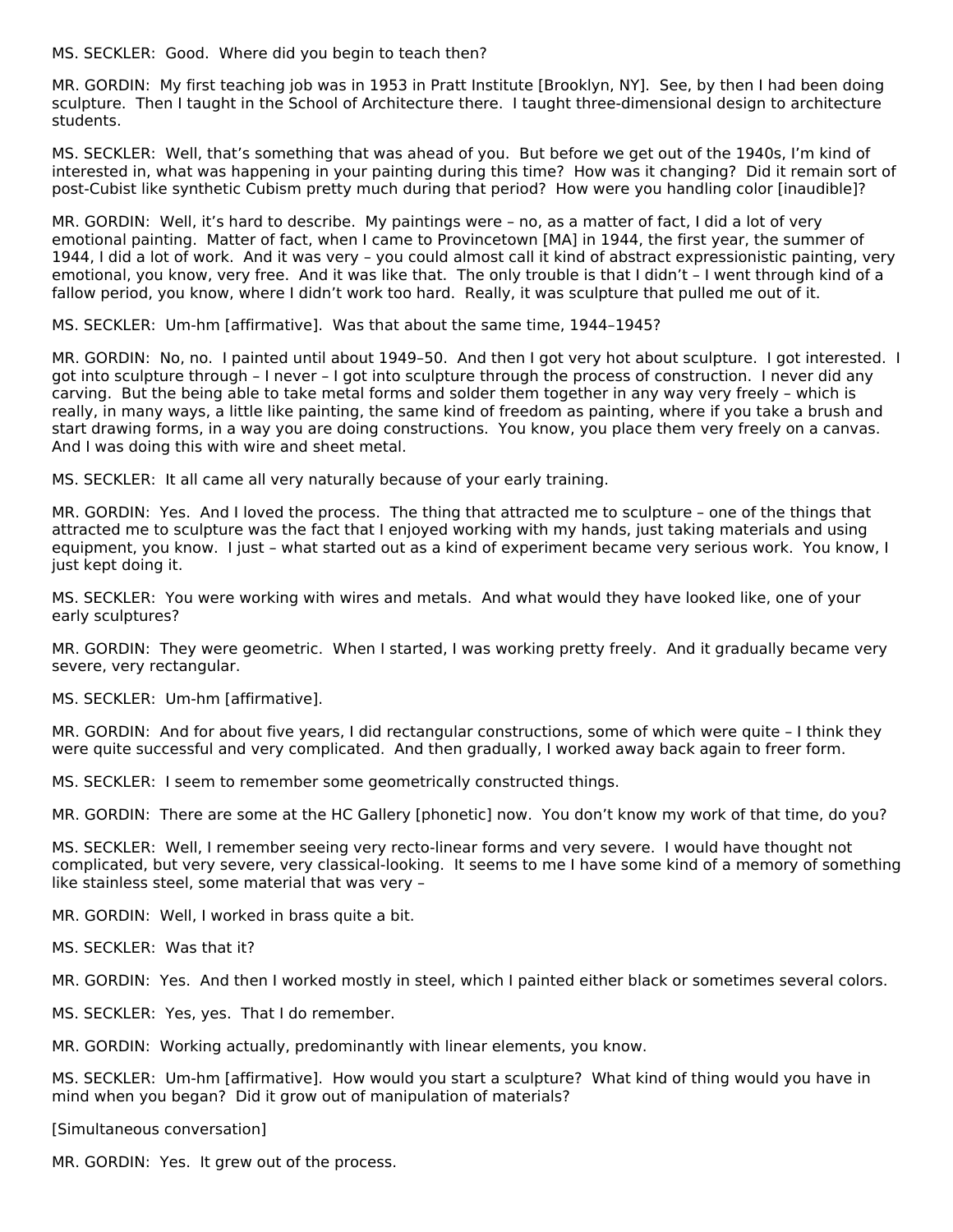#### MS. SECKLER: It did?

MR. GORDIN: Yes. It actually grew out of the past, what I did in the past. I'd work on something, and I'd get an idea for something else, which I would then proceed to do, you know. But it was always a general kind of idea. If I wanted to work with – for instance, I did several constructions using rectangles, rectangular sheets, parallel, just parallel to each other. And it was just that idea was something that came from something else. And it was like the only thing I had in mind when I started it.

MS. SECKLER: Um-hm [affirmative].

MR. GORDIN: You seem pretty tired.

MS. SECKLER: I am.

MR. GORDIN: I think you're about to –

MS. SECKLER: It's nothing to do with you, really. I'm just kind of emotionally exhausted. And I don't know. It's hard to –

MR. GORDIN: Why don't we stop?

MS. SECKLER: No. You're doing very well in spite of the fact that I'm tired. And I'm not on the ball, but you are. So we don't have to worry about that. Let's finish this tape because we're getting into the interesting part now, sculpture forms. And I haven't got an idea yet of the scale. As I recall, they weren't very large things at that time.

MR. GORDIN: At that time, some of them were large.

MS. SECKLER: Were they?

MR. GORDIN: Yes. I did some that were six feet high and some that were eight feet high, and of course, a number of smaller ones. Yes, they were large. They got smaller later on. My work changed. I became – you see, in working with these rectangular forms, at some point I became hungry, I guess, for freer forms. So I began cutting out freer shapes and putting them together.

MS. SECKLER: From metal sheets?

MR. GORDIN: Yes, metal sheets, and also with wires. Then I began working flat. I started to go towards painting again. I began to – my first year in Provincetown, 1958, I don't know if you remember. I did a series of linear sculptures that were quite flat. I worked that way for awhile. Then I began to –

MS. SECKLER: Were these wire things in angular relations, like that?

MR. GORDIN: Not angular. They were free-flowing forms.

[Simultaneous conversation]

MR. GORDIN: Some may have had a few angles, yes.

MS. SECKLER: Well, I think I remember, yes. Very wiry and very arabesque-y.

MR. GORDIN: Yes. And I even tried – you know, I experimented. I tried mixing some of the lines with some solid shapes. Then I began forging. I began hammering metal, welding and hammering. And these were flat, but these were solid forms, you know?

MS. SECKLER: Um-hm [affirmative]. They were the ones almost like coins.

MR. GORDIN: No, that came later.

MS. SECKLER: That came later?

MR. GORDIN: That came when I changed from working with steel to working with bronze, hammering bronze. Then I started painting again. Now I'm doing – I started getting interested in painting, and for awhile I wasn't doing any sculpture.

MS. SECKLER: Just this year you've gone back to painting.

MR. GORDIN: No, no.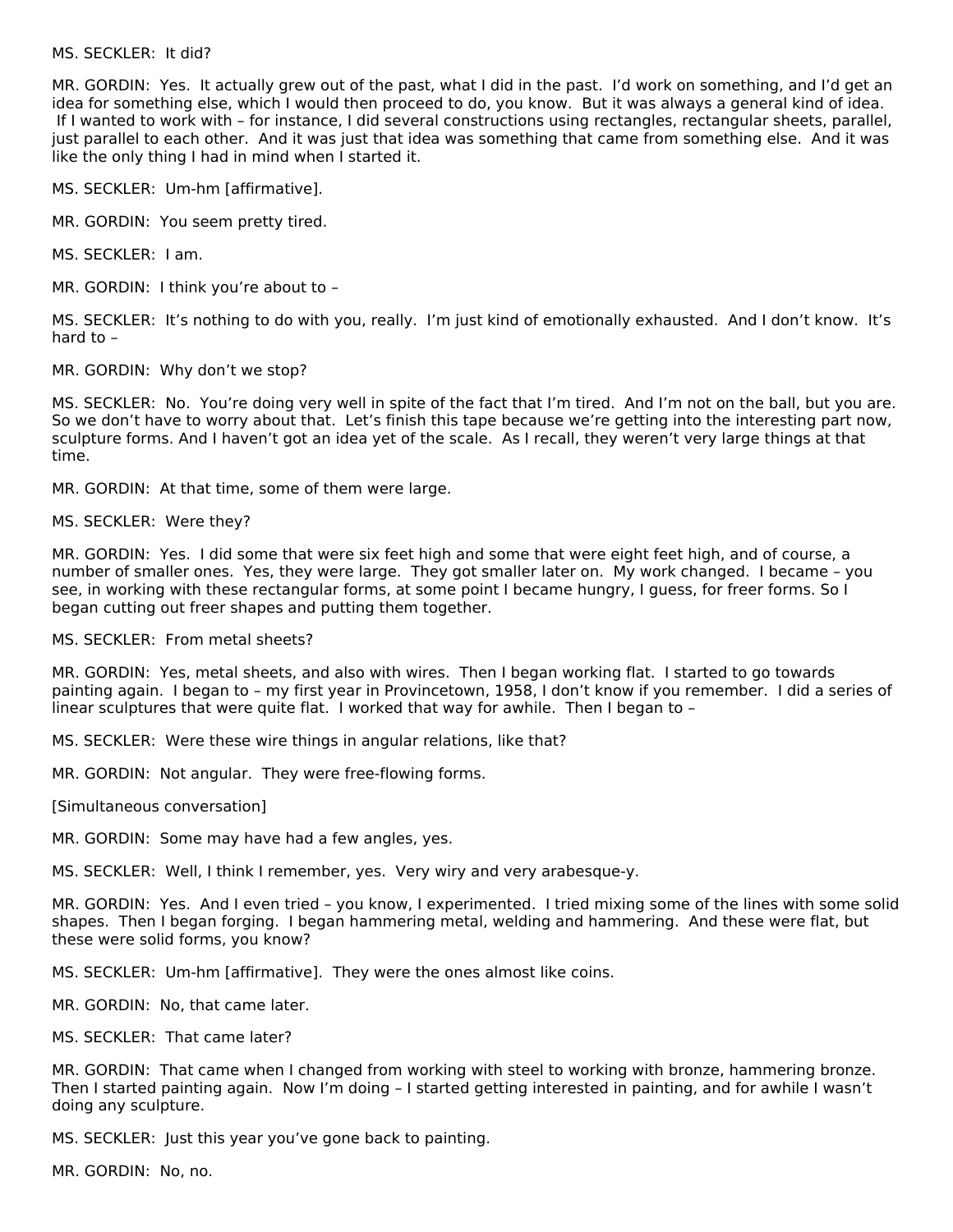MS. SECKLER: Oh, you had earlier?

MR. GORDIN: This is about the third year.

MS. SECKLER: Oh, really?

MR. GORDIN: Yes. But I've gotten – see, what I'm interested now in is color. I began to want color and this free form. And I started doing reliefs. The idea of working with reliefs suited wood better than metal. So I'm working with wood. I think you'd get a better idea if you saw what I have now.

MS. SECKLER: Yes, I'd love to see them.

MR. GORDIN: Well –

MS. SECKLER: Is there something, as you said, at the HCE [phonetic] now?

MR. GORDIN: No. I have a nice piece that's almost finished in my studio here, which I'm leaving here.

MS. SECKLER: Um-hm [affirmative].

MR. GORDIN: Because we're closing up the place. And actually, I started my first three-dimensional piece in a number of years, my first big one, you know, eight-foot column, which is two-by-two square.

MS. SECKLER: Um-hm [affirmative]. It had to be sculpture in metal.

MR. GORDIN: No, this is wood.

MS. SECKLER: Wood?

MR. GORDIN: It's a wooden column. I'm doing a relief in color on four sides of it. You see, it's a four-sided column. And the interplay of painted form and relief form is something that I'm trying to achieve now.

MS. SECKLER: How do you paint them? I mean, this wooden sculpture, what kind of paint are you using?

MR. GORDIN: I'm using Liquitex, the acrylic paint.

MS. SECKLER: Is that permanent? I mean, doesn't that have to be treated in some way to make it actually permanent?

MR. GORDIN: No, no.

MS. SECKLER: [Inaudible]

MR. GORDIN: Sure. I mean, paint is used in canvases.

MS. SECKLER: I know. I don't know why you always think of a three-dimensional thing as if it somehow had to have more permanent surface or it would get banged up or something.

MR. GORDIN: Well, sure. I mean, you know, that is always a problem with sculpture. That's one reason why cast sculpture is so popular because it can take banging up, you know. It weighs so much it can't be moved.

MS. SECKLER: I suppose [inaudible] something like the epoxy paint [inaudible].

MR. GORDIN: Yes. Well, I'm very much involved with process. That is, the process of taking forms and pushing them around, changing them, changing their relationships, changing their color, pushing them around is not only extremely important to me, but the most exciting part of the work.

MS. SECKLER: Um-hm [affirmative].

MR. GORDIN: The finished work is, as far as I'm concerned, the byproduct of this process. You know? And I've been working on a – I'm trying to find a process that allows me to do this, where I can – no matter what form I choose to place in my work, that form can be changed. Either it can be removed, it can be altered, or it can be shifted.

MS. SECKLER: By the audience?

MR. GORDIN: No, by me. By me. I want to look at something and, if I want to change – see, there's one thing about working in this process, this constructivist process that makes it freer than painting. This aspect of it is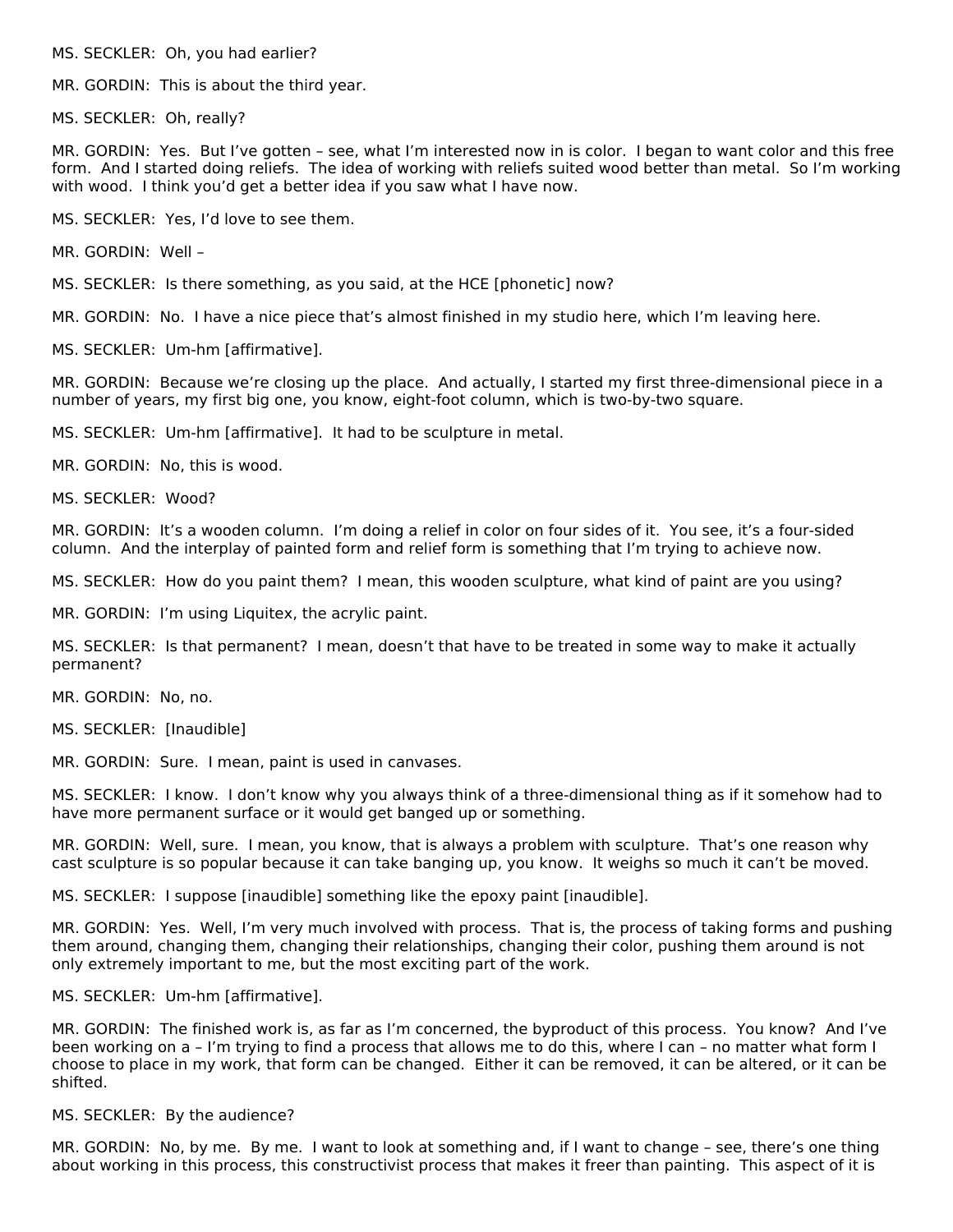freer than painting. You can't take a form on a painting and twist it a little bit or shift it or whatever, you know. It's like – you can do it with collage.

You're suffering, Dorothy.

MS. SECKLER: I'm all right. I'm all right. I'm trying to picture this. What kind of form you could do and make so that you could constantly be moving it around –

MR. GORDIN: Not constantly. You see, look. The point is this. The point is that once you know that you are not stuck with something, once you know that you are free to change it, this does something to your whole attitude, to your whole spirit. I'm talking about myself, just something to me.

MS. SECKLER: Um-hm [affirmative].

MR. GORDIN: The fact that I can take something, put it there, and – you see, in looking – the actual looking at – the visual part of it, looking at the work is the most important part of it. It's the part that should generate the decisions.

MS. SECKLER: Um-hm [affirmative].

MR. GORDIN: And in order to generate those decisions freely, you have to be able to change anything at any time.

MS. SECKLER: Um-hm [affirmative]. Well, are you able to even relatively do that on this wooden several-sided deformed high one that you're working on now?

MR. GORDIN: Oh, yes. Absolutely, completely. Within the limitations of my form that I establish as a base. That is, the four flat sides and the rectangle.

MS. SECKLER: Yes. They are very differently shaped and sized forms that are attached to that surface [inaudible].

MR. GORDIN: They are attached to it. There are also painted forms on it.

MS. SECKLER: Oh, really?

MR. GORDIN: Yes.

MS. SECKLER: Painted right on the background, and some that are colored and then attached, thrown – or some of it is relief?

MR. GORDIN: Some is relief, some is painted, yes.

MS. SECKLER: Is any of this moveable still? I mean, it stops being moveable when you [inaudible].

MR. GORDIN: Yes. I use – yes. I can always remove something. I use screws, so a thing can be unscrewed, you see.

MS. SECKLER: Yes, I would love to see that.

MR. GORDIN: Yes, well –

MS. SECKLER: Now, would these contain more of the curved linear shapes, well, like those of your fairly recent sculpture? Or would it be more geometric?

MR. GORDIN: Well, they are free forms. They are not geometric shapes. But there's a certain precision to them. They have a certain – I like to work with clear, precise form.

MS. SECKLER: Um-hm [affirmative].

MR. GORDIN: That's the character.

MS. SECKLER: What might be the inception of a piece of sculpture for you in this vein? What sort of thing would get you started? Would you be thinking, you know, in terms of something grand? It would be like a monument?

MR. GORDIN: No, nothing like that.

MS. SECKLER: Nothing like that?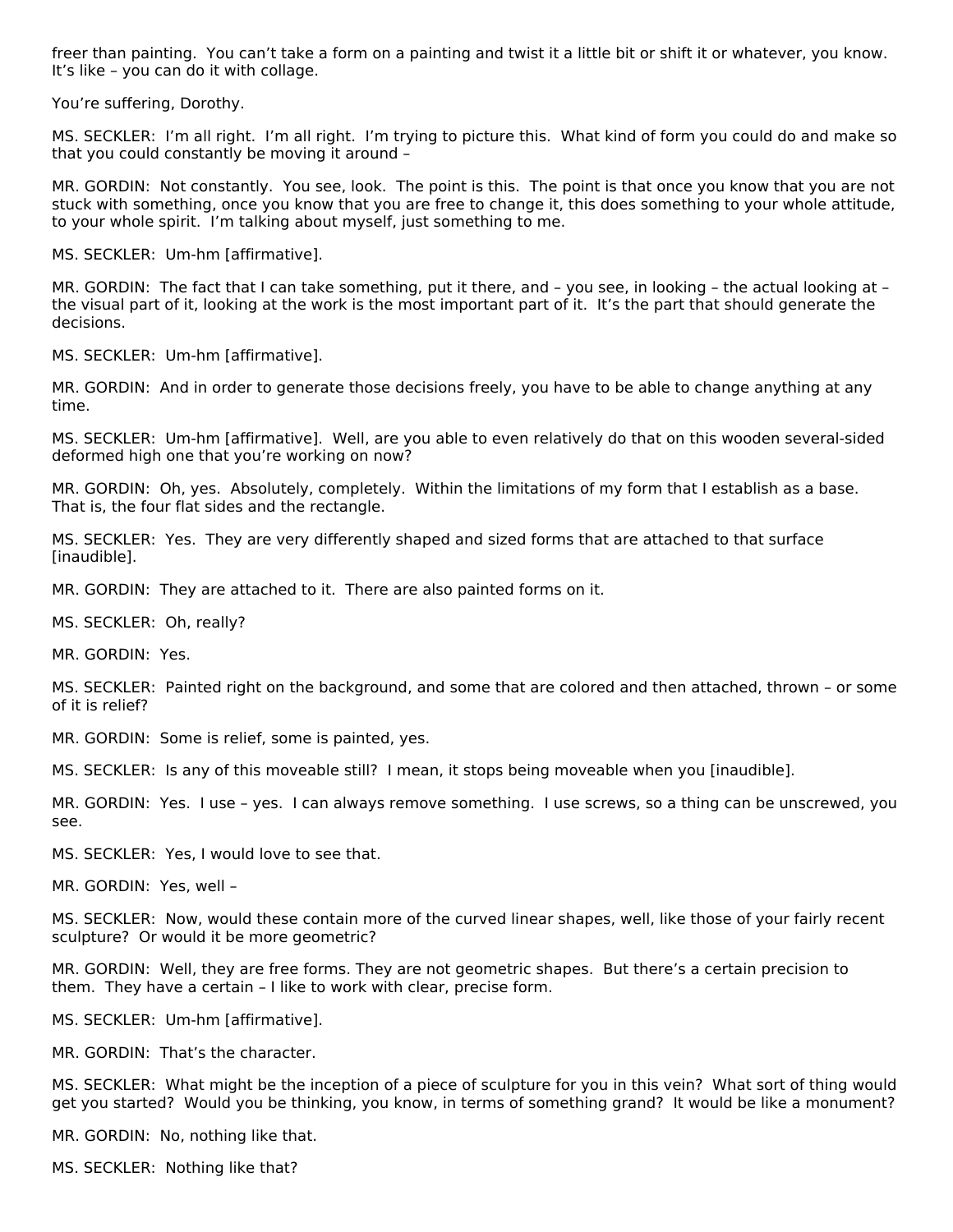MR. GORDIN: Nothing like that.

MS. SECKLER: Um-hm [affirmative].

MR. GORDIN: Scale – the scale of something can excite you, the idea of working with something large. But I don't like the idea of a monument. I mean, for that matter, working small can excite you, you know. But other things excite – but it isn't so much what excites you in terms of the inception. Because the work that I've been doing over the years is pretty constant. I don't really attempt anything radically different from what I've been doing, although there is a development, there is a constant change.

But the excitement comes in the moments that you work. You take a form. You give it a slight change, a color, maybe. And that does something. It's in the details of the inner life of the work, not in some grand idea for a piece that's a kind of general idea, nothing like that. General ideas, or you might call them the basic idea, is still, to me, form and color. You know, that's the language. I'm perfectly happy. This is the way I've committed myself. It's what I've committed myself to, and I'm happy with this commitment. The problem is what I do with a specific piece, the details in a specific piece.

MS. SECKLER: Now, in the ones that I'm very familiar with in recent exhibitions – by the way, we should mention your gallery. And that's – you would rather not? All right.

[They laugh.]

MR. GORDIN: I'll tell you. I would rather – I am with a gallery in San Francisco that I would like to mention. I'm with the Dilexi Gallery in San Francisco [CA].

MS. SECKLER: Yes. All right. Well, the ones that have – where you've been working, is that brass? Is that copper?

- MR. GORDIN: The hammered things?
- MS. SECKLER: Yes.
- MR. GORDIN: Yes. Well, I haven't done those in over three years.
- MS. SECKLER: Is it as long as that?
- MR. GORDIN: Yes, yes. You haven't seen my work the last few years, have you?
- MS. SECKLER: Well, I guess I haven't then, because [inaudible].
- MR. GORDIN: I think you have to come over and see my work.
- MS. SECKLER: [Inaudible]
- MR. GORDIN: Since you're you know.
- MS. SECKLER: Well, where could I see any of it now?
- MR. GORDIN: At my place.
- MS. SECKLER: You've still got some of it around?
- MR. GORDIN: It's around, yes.
- MS. SECKLER: Um-hm [affirmative].
- MR. GORDIN: I don't know how we're going to do it because –
- MS. SECKLER: You're leaving when? Saturday morning.
- MR. GORDIN: Saturday morning. And tomorrow is going to be like you know.
- MS. SECKLER: Me, too. I'm packing tomorrow. [Inaudible.]

[END OF INTERVIEW]